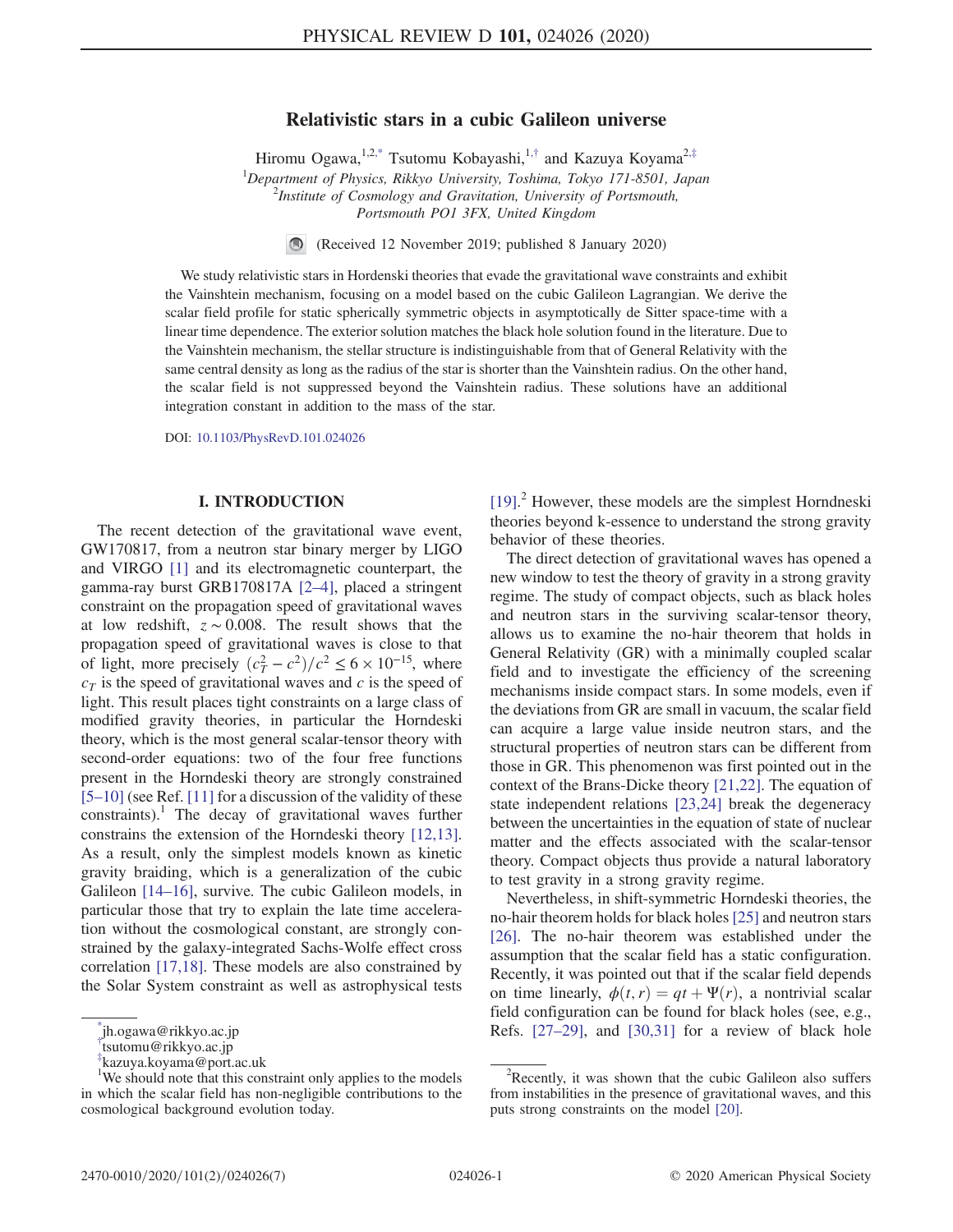solutions with a scalar hair) and relativistic stars (see for example Ref. [\[32\]](#page-6-12) for neutron star solutions in the fab four theory) in shift-symmetric Horndeski theory. Very recently, relativistic stars have been studied in beyond Horndeski theory [\[33,34\]](#page-6-13) and in degenerate higher-order scalar-tensor theories theory [\[35\]](#page-6-14). These theories exhibit a partial breaking of the Vainshtein mechanism inside a star [\[36](#page-6-15)–41]. Thus, the structure of a star was significantly modified in these theories while restoring GR in the Solar System.

The purpose of the present work is to study relativistic stars embedded in a de Sitter Universe in the cubic Galileon theory. Unlike previous studies where analytic black hole solutions can be found with a linearly time dependent scalar field, black hole solutions can be found only numerically in this theory [\[29\]](#page-6-16). These solutions are embedded in a de Sitter spacetime and have three branches of solutions according to their effective cosmological constant. It is not clear whether these black hole solutions can be an exterior solution of a relativistic star. In addition, in this theory, the Vainshtein mechanism works inside a matter source at least in the weak gravity limit. It was shown that this is also the case for relativistic stars [\[42\]](#page-6-17), but until now, no fully relativistic star solution was constructed in this theory. In this paper, we will construct a relativistic star solution numerically and study the structure of the star as well as the exterior solution.

This paper is organized as follows. In Sec. [II](#page-1-0), we present the cubic Galileon theory and introduce black hole solutions. In Sec. [III,](#page-2-0) we derive the equations to describe a relativistic star, which correspond to the Tolman-Oppenheimer-Volkoff equation in GR, and discuss the boundary conditions to solve these equations. In Sec. [IV,](#page-3-0) we present numerical solutions for a relativistic star with the polytropic equation of state and discuss the deviation of the stellar structure from GR and their asymptotic behaviors. Section [V](#page-5-3) is devoted to conclusions.

### II. THEORY

## A. Equation of motion

<span id="page-1-1"></span><span id="page-1-0"></span>Throughout this paper, we consider a cubic Galileon theory, which is a subclass of kinetic gravity braiding [\[14,15\]](#page-6-2). The action of the cubic Galileon is given by

$$
S = \int d^4x \sqrt{-g} [\zeta (R - 2\Lambda) - \eta (\partial \phi)^2 + \gamma \Box \phi (\partial \phi)^2 + \mathcal{L}_{\text{m}}],
$$
\n(1)

<span id="page-1-5"></span>where  $\zeta$ ,  $\eta$ , and  $\gamma$  are constant parameters;  $\Lambda$  is the bare cosmological constant; and  $\mathcal{L}_{m}$  is the matter Lagrangian. The equations of motion deriving from [\(1\)](#page-1-1) are given by

$$
\zeta(G_{\mu\nu} + \Lambda g_{\mu\nu}) + H_{\mu\nu} = \frac{1}{2} T_{\mu\nu},
$$
 (2)

$$
\nabla_{\mu}J^{\mu} = 0, \tag{3}
$$

$$
\nabla_{\mu}T^{\mu\nu} = 0,\tag{4}
$$

where

$$
H_{\mu\nu} = \eta \left[ \frac{1}{2} g_{\mu\nu} (\partial \phi)^2 - \partial_{\mu} \phi \partial_{\nu} \phi \right]
$$

$$
- \gamma \left[ -\Box \phi \partial_{\mu} \phi \partial_{\nu} \phi + \partial_{(\mu} \phi \partial_{\nu)} (\partial \phi)^2 - \frac{1}{2} g_{\mu\nu} \partial^{\rho} \phi \partial_{\rho} [(\partial \phi)^2] \right], \tag{5}
$$

$$
T_{\mu\nu} = (\rho + P)u_{\mu}u_{\nu} + P g_{\mu\nu}, \tag{6}
$$

<span id="page-1-6"></span>
$$
J^{\mu} = \partial_{\nu} \phi [g^{\mu\nu} (\gamma \Box \phi - \eta) - \gamma \nabla^{\mu} \nabla^{\nu} \phi], \tag{7}
$$

where  $u$  is the unit 4-velocity of a perfect fluid with the energy density  $\rho$  and pressure P. The conserved current  $J^{\mu}$ is defined as  $\sqrt{-g}J^{\mu} = \delta S/\delta(\partial_{\mu}\phi)$ .

<span id="page-1-2"></span>In this paper, we consider a static and spherically symmetric spacetime

$$
ds^{2} = -h(r)dt^{2} + \frac{dr^{2}}{f(r)} + r^{2}d\Omega^{2}.
$$
 (8)

<span id="page-1-3"></span>The action [\(1\)](#page-1-1) possesses a shift symmetry  $\phi \rightarrow \phi + \text{const.}$ , and  $\phi$  does not appear without its derivatives in the equations of motion. Therefore, the scalar filed can be dependent on time linearly as shown in Refs. [\[27,29\]](#page-6-9)

$$
\phi(r,t) = qt + \int dr \frac{\chi(r)}{h(r)},\tag{9}
$$

where  $q$  is a constant parameter. This ansatz for the scalar field was used to obtain black hole and neutron star solutions in scalar-tensor theory, since the ansatz breaks the assumptions for the no-hair theorems for black holes and neutron stars in shift-symmetric Horndeski theories [27–[29,31,32\]](#page-6-9) (and see, e.g., Refs. [\[30,31\]](#page-6-10) for a review).

### B. Black hole solutions

<span id="page-1-4"></span>Let us summarize the black hole solutions obtained in Ref. [\[29\].](#page-6-16) The asymptotic behavior of the black hole solutions is described by the homogeneous solutions. The homogeneous cosmological solutions in this theory are given by [\[29\]](#page-6-16)

$$
f(r) = h(r) = 1 - \frac{\Lambda_{\text{eff}}}{3}r^2,
$$
 (10)

$$
\chi(r) = \frac{\eta r}{3\gamma},\tag{11}
$$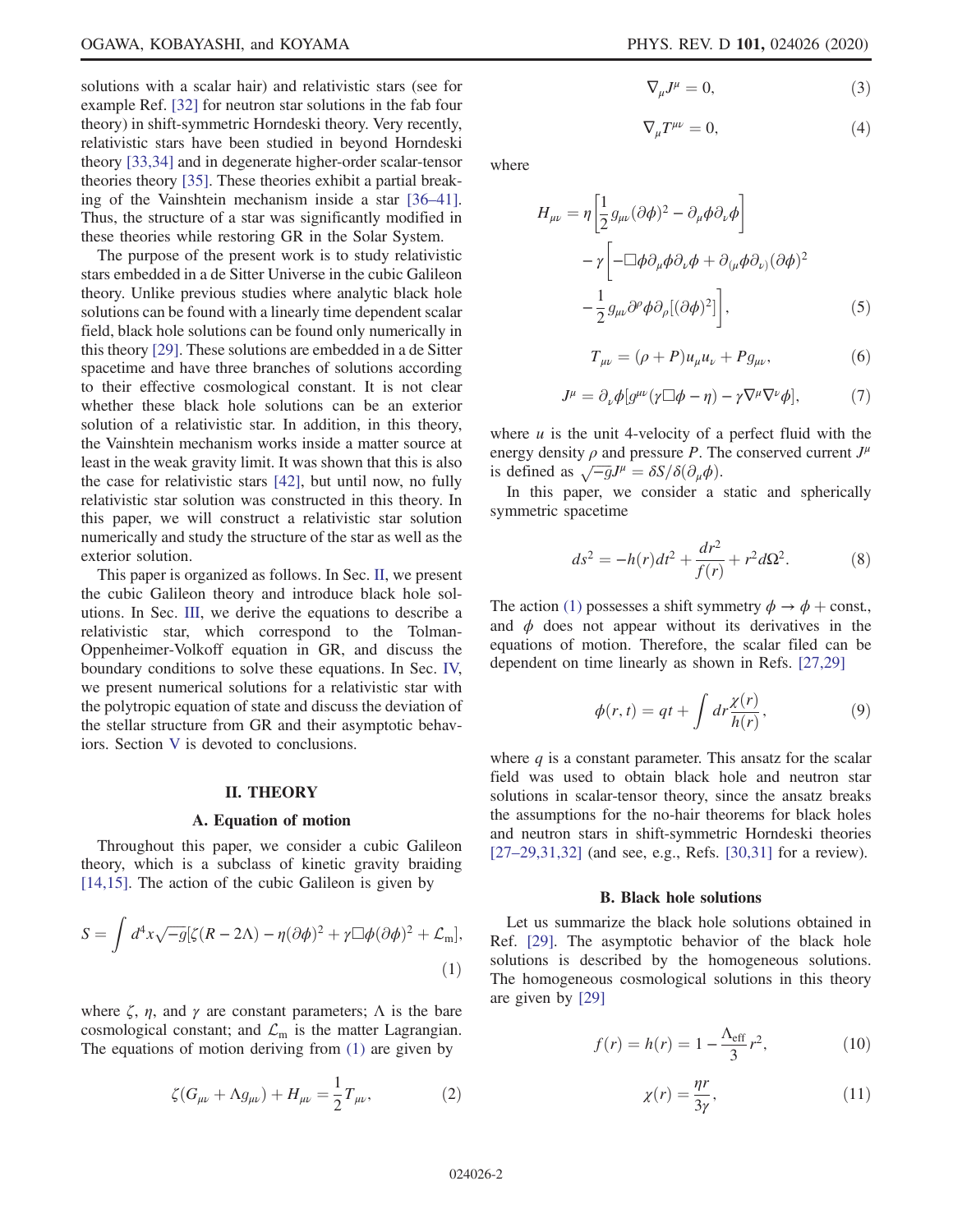with an effective cosmological constant  $\Lambda_{\text{eff}}$ ,

$$
\Lambda_{\text{eff}} = \begin{cases}\n\Lambda_{<} = \frac{1}{2} (\Lambda + \sqrt{\Lambda^2 + 4\Lambda_{\text{KGB}}^2}) & \text{if } \eta < 0, \\
\Lambda_{\text{eff}}^+ = \frac{1}{2} (\Lambda + \sqrt{\Lambda^2 - 4\Lambda_{\text{KGB}}^2}) & \text{if } \eta > 0 \quad \text{and} \quad |\Lambda| > 2\Lambda_{\text{KGB}}, \\
\Lambda_{\text{F}}^- = \frac{1}{2} (\Lambda - \sqrt{\Lambda^2 - 4\Lambda_{\text{KGB}}^2}) & \text{if } \eta > 0 \quad \text{and} \quad |\Lambda| > 2\Lambda_{\text{KGB}},\n\end{cases} \tag{12}
$$

where

$$
\Lambda_{\text{KGB}} = \left(\frac{|\eta|^3}{6\zeta\gamma^2}\right)^{1/2}.\tag{13}
$$

In Friedmann-Lemaître-Robertson-Walker coordinates, the solutions are written as

$$
ds^2 = -\mathrm{d}\tau^2 + e^{2H\tau}(d\rho^2 + \rho^2 d\Omega^2),
$$

<span id="page-2-1"></span>and the scalar field is homogeneous,  $\phi(\tau, \rho) = q_0 \tau$ , where  $q_0$  is given by

$$
q_0^{\pm} \equiv \left[\frac{\zeta \Lambda}{\eta} \pm \sqrt{\left(\frac{\zeta \Lambda}{\eta}\right)^2 - \frac{2\eta \zeta}{3\gamma^2}}\right]^{1/2}.
$$
 (14)

One can find black hole solutions [\(8\)](#page-1-2) and [\(9\)](#page-1-3) numerically that are asymptotically de Sitter spacetime  $(10)$ – $(14)$  with a range of parameters and the scalar field velocity  $q$ . Numerical solutions with  $\Lambda_{\leq}$  and  $\Lambda_{\geq}^{+}$  were obtained in Ref.  $[29]$ . The solution is characterized by q, which determines the time dependence of the scalar field in [\(9\)](#page-1-3). Note that  $q$  can be different from the cosmological value  $q_0$ . Since q is not determined by the parameters of the model, it can be considered as a scalar hair if it is different from  $q_0$ . In Ref. [\[29\],](#page-6-16) solutions with  $q \neq q_0$  were found.

## <span id="page-2-0"></span>III. TOLMAN-OPPENHEIMER-VOLKOFF **EQUATION**

## A. Equations of motion

<span id="page-2-3"></span><span id="page-2-2"></span>Using the ansatz [\(8\)](#page-1-2) and [\(9\)](#page-1-3), we obtain the equations of motion for the scalar field  $\phi$  and the metric variables f and h as follows.

$$
\gamma q(r^4 h)' \frac{f}{h} \chi^2 - \gamma q^3 r^4 h' - 2\eta q r^4 h \chi = 0, \qquad (15)
$$

<span id="page-2-4"></span>
$$
\eta r^2 \left(\frac{f}{h} \chi^2 - q^2\right) + 2\zeta r f h' + 2\zeta h (-1 + f + \Lambda r^2) - r^2 h P = 0,
$$
\n(16)

$$
\frac{2\zeta_{\text{GB}}^2}{\text{if } \eta > 0 \quad \text{and} \quad |\Lambda| > 2\Lambda_{\text{KGB}},}
$$
\n
$$
2\zeta r^2 h^2 [-1 + \Lambda r^2 + (rf)'] + \eta q^2 r^4 h \left[1 + \frac{f}{h} \left(\frac{\chi}{q}\right)\right]
$$
\n
$$
+ \gamma q^3 \left[-2r^4 h f \left(\frac{1 \chi}{h q}\right)' + 2r^4 f^2 y^2 \left(\frac{1 \chi}{h q}\right)'
$$

$$
[hq]^{-2} \left[2m \frac{h}{h}q\right]
$$
  
- y(r<sup>4</sup>f)' + r<sup>4</sup>y<sup>3</sup>  $\frac{f'}{h}$  + r<sup>4</sup>h<sup>2</sup>ρ = 0, (17)

where a prime denotes a derivative with respect to r. Equations [\(15\)](#page-2-2), [\(16\)](#page-2-3), and [\(17\)](#page-2-4) are the  $(tr)$ ,  $(rr)$ , and  $(tt)$ components of the Einstein equations, respectively. Note that for the shift-symmetric action, the  $(tr)$  component of the metric equations is equivalent to  $J^r = 0$ . This implies that the equations of motion for the scalar field [\(3\)](#page-1-5) are automatically satisfied. From the conservation equation [\(6\)](#page-1-6), we obtain

$$
P' = -\frac{\rho + P h'}{2 h}.
$$
\n(18)

<span id="page-2-5"></span>Finally, for the numerical calculations, we consider the polytropic equation of state

$$
\rho = \left(\frac{P}{K}\right)^{1/2} + P,\tag{19}
$$

with  $K$  being a constant. This equation of state has been frequently considered in the context of modified gravity [\[32,35,43](#page-6-12)–45]. We finally obtained the set of the equations,  $(15)$ ,  $(16)$ ,  $(17)$ , and  $(18)$ , which correspond to the Tolman-Oppenheimer-Volkoff equation in GR.

To solve the field equations numerically, following the approach in Ref. [\[29\]](#page-6-16), we introduce a mass scale  $\bar{m}$  and define the dimensionless radius, pressure, density, and three dimensionless constants as a combination of the parameters of theory as follows:

$$
\bar{r} = \bar{m}r, \qquad \bar{\rho} = \frac{\rho}{2\bar{m}^2\zeta}, \qquad \bar{P} = \frac{P}{2\bar{m}^2\zeta},
$$

$$
\alpha_1 = -\frac{\gamma q\bar{m}}{\eta}, \qquad \alpha_2 = -\frac{\eta q^2}{\zeta \bar{m}^2}, \qquad \alpha_3 = \frac{\Lambda}{\bar{m}^2}.
$$
 (20)

Using these dimensionless quantities, one can rewrite the field equations as follows,

$$
\alpha_1(\bar{r}^4 h)' \frac{f}{h} y^2 + 2\bar{r}^4 h y - \alpha_1 \bar{r}^4 h' = 0, \qquad (21)
$$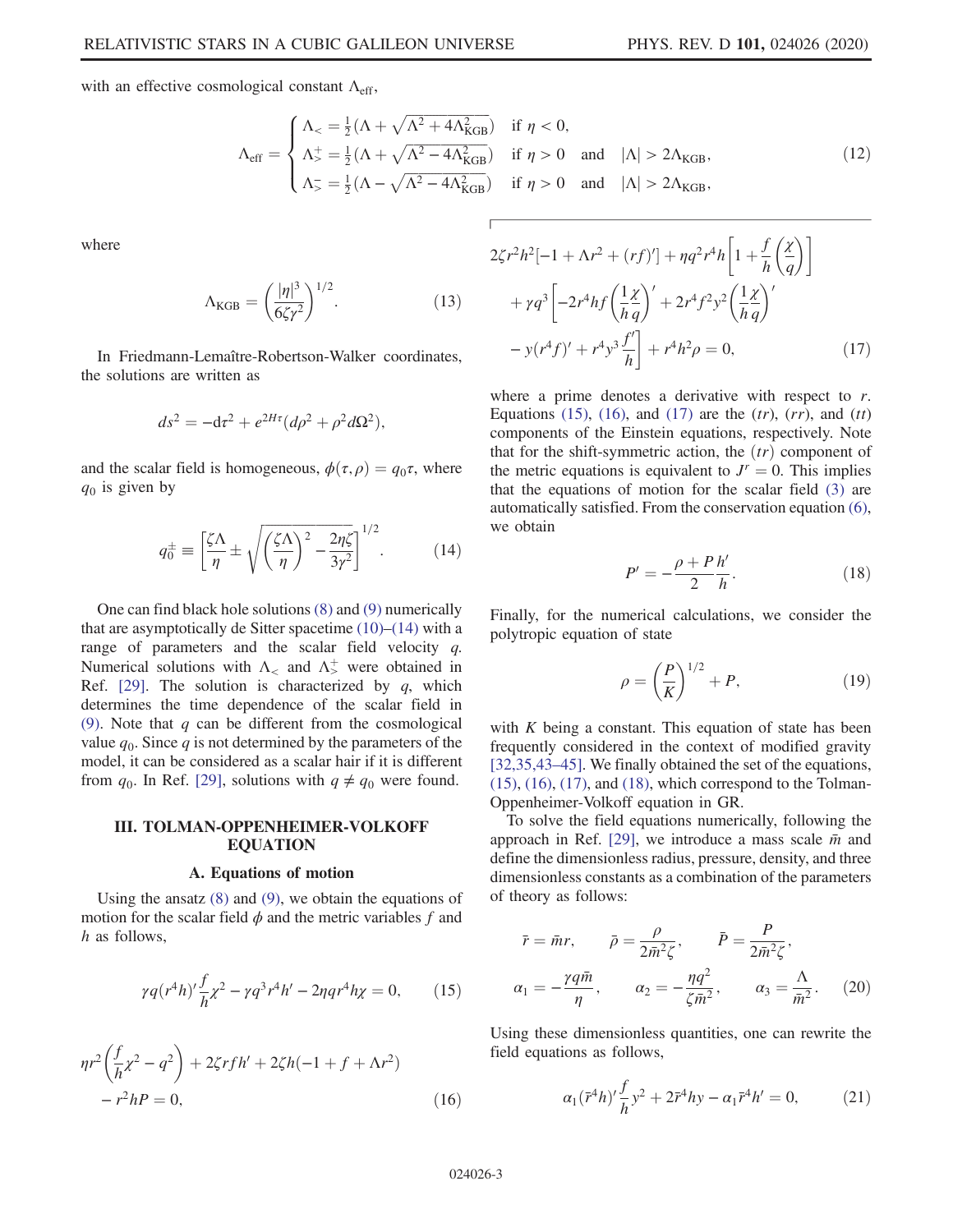$$
2\bar{r}^{2}h^{2}(-1+\alpha_{3}\bar{r}^{2}+(\bar{r}f)')-\alpha_{2}\bar{r}^{4}h\left(1+\frac{f}{h}y^{2}\right) + \alpha_{1}\alpha_{2}\left[-2\bar{r}^{4}hf\left(\frac{y}{h}\right)'+2\bar{r}^{4}f^{2}y^{2}\left(\frac{y}{h}\right)'-y(\bar{r}^{4}f')'+\bar{r}^{4}y^{3}\frac{f'}{h}\right]+2r^{4}h^{2}\bar{\rho}=0,
$$
 (23)

where  $y(r) = \chi(r)/q$ . Hereafter, we will omit the bar from r for simplicity. In our numerical simulations,  $\bar{m}^{-1}$  is chosen to be roughly the radius of the star.

#### B. Boundary conditions

In order to integrate these equations, we require boundary conditions at the center of the star. To derive the boundary conditions at the center of the star, we expand f, h,  $\chi$ ,  $\rho$ , and P in the following forms,

$$
h(r) = h_c + \frac{h_2}{2}r^2 + \cdots, \qquad f(r) = 1 + \frac{f_2}{2}r^2
$$
  
\n
$$
\chi(r) = \chi_c r + \cdots
$$
  
\n
$$
\rho(r) = \rho_c + \frac{\rho_2}{2}r^2, \cdots \qquad P(r) = P_c + \frac{P_2}{2}r^2 \cdots, \qquad (24)
$$

where  $h_2$ ,  $f_2$ ,  $\rho_2$ , and  $P_2$  are constants and  $h_c$ ,  $\rho_c$ , and  $P_c$  are central values. These constants can be found in terms of  $h_c$ and  $\rho_c$ .

We numerically solve above equations in the following manner: we impose the boundary conditions at the center of the star for a set of parameters  $\alpha_1$ ,  $\alpha_2$ , and  $\alpha_3$ . Given  $h_c$  and  $\rho_c$ , we can integrate the equations from the center until <span id="page-3-1"></span>reaching the surface of the star  $r = R$ , where the pressure vanishes  $P(R) = 0$ . Then, we match the interior solution to the vacuum solution, which asymptotes the de Sitter solution

$$
h(r) \sim f(r) \sim -C_1 r^2 \quad \text{at } r \to \infty,
$$
  

$$
\chi(r) \sim -C_2 r \quad \text{at } r \to \infty,
$$
 (25)

<span id="page-3-0"></span>with positive constants  $C_1$  and  $C_2$ . We tune the central value  $h_c$  so that the exterior solution satisfies [\(25\).](#page-3-1) The central density  $\rho_c$  determines the mass of the star.

### IV. NUMERICAL RESULTS

## A. Stellar structure

Figure [1](#page-3-2) shows an example of the solutions for  $h(r)$ ,  $f(r)$ , and  $y(r)$  in the interior of the star. We found that, in the interior, the solutions for  $h(x)$ ,  $f(x)$ ,  $\rho(r)$ , and  $P(r)$  are indistinguishable from the GR solution with the same central density  $\rho_c$  in this example. This confirms that the Vainshtein mechanism is working even in the strong gravity regime in this theory.

<span id="page-3-3"></span>The Vainshtein radius below which the Vainshteim mechanism operates can be estimated as follows in the weak gravity limit. At large distance but smaller than the cosmological horizon, the metric components  $h$  and  $f$  are written as follows,

$$
h = f = 1 - \frac{\mu}{r},\tag{26}
$$

where  $\mu$  is a constant. Using the expression [\(26\)](#page-3-3), we can rewrite the scalar field equation [\(15\)](#page-2-2) as

$$
\alpha_1 \left(\frac{y}{r}\right)^2 + \frac{1}{2} \left(\frac{y}{r}\right) - \frac{\alpha_1 \mu}{4r^3} = 0. \tag{27}
$$

<span id="page-3-2"></span>

FIG. 1. The behaviors of metric functions and the scalar field inside the star with  $\alpha_2 = -2.5 \times 10^{-7}$ ,  $\alpha_3 = 10^{-4}$ ,  $K = 773 \times 10^{-5}$ , and  $\rho_c = 12.4$  in the  $\Lambda_{\text{eff}} = \Lambda_5^+$  branch. We choose  $\alpha_1 = \sqrt{2/3(\alpha_2 + 2\alpha_3)}$ , which gives  $q = q_0$ . These solutions are not distinguishable from the solutions in GR with the same central density of the star. The surface of the star is given by  $R = 0.63$ .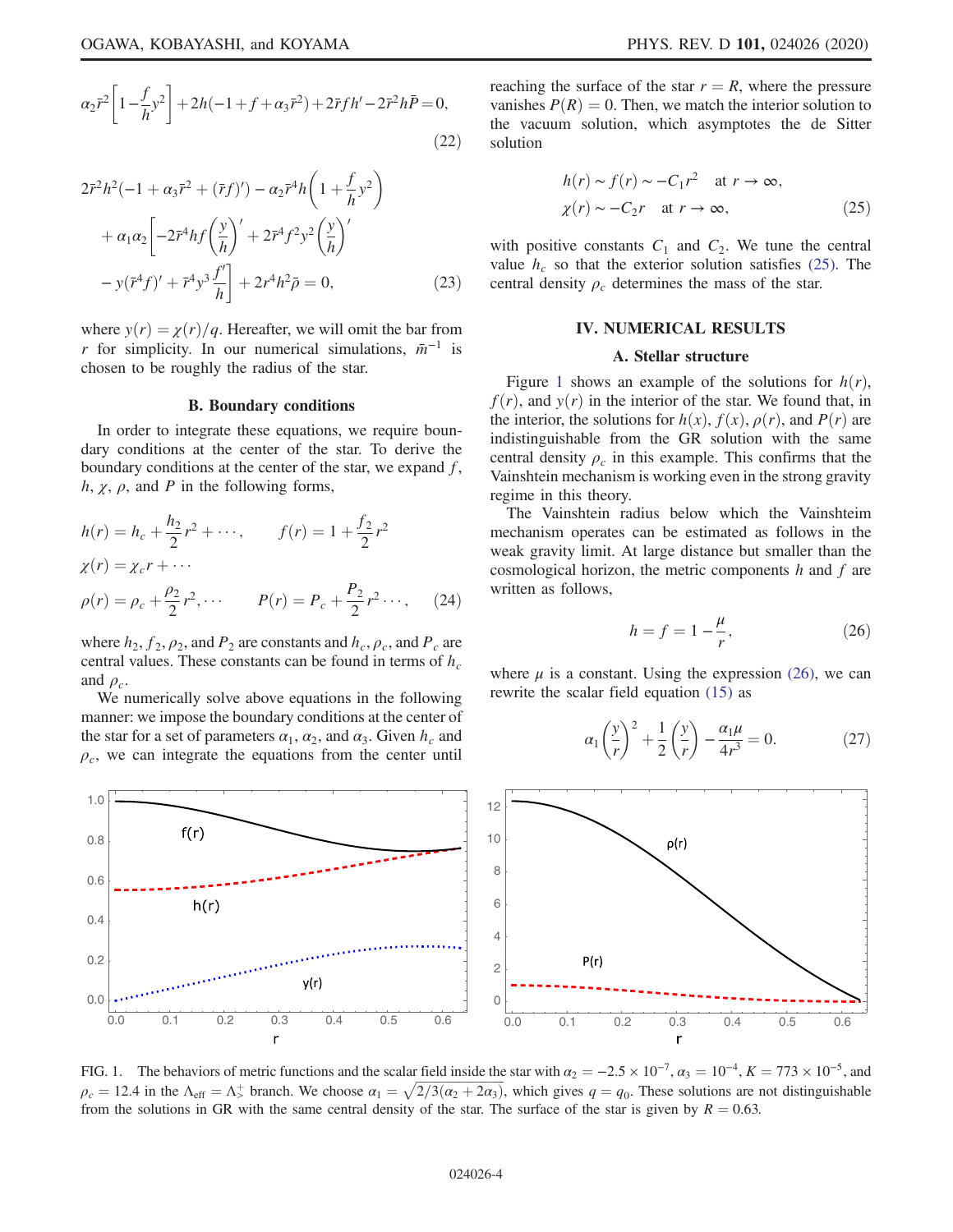<span id="page-4-0"></span>

FIG. 2. Left: The behaviors of metric functions and the scalar field outside the star with the same parameters as Fig. [1.](#page-3-2) The cosmological horizon is at  $r = 173$ . Right: The exterior solution with  $q/q_0 = 1$ , 0.8, and 0.5 where  $\alpha_2 = -2.5 \times 10^{-7} (q/q_0)^2$  and  $\alpha_1 = \sqrt{2/3}(\alpha_2 + 2\alpha_3)(q/q_0)$ . Note that the gradient of  $y(r)$  appears to be discontinuous for  $q/q_0 = 1$  at around  $r = 100$ , but the derivatives of  $y(r)$  are finite. This is due to the transition to the cosmological solution proportional to r, and this transition is more abrupt compared with other solutions with  $q/q_0 \neq 0$  due to the fact that  $c_{\chi}^{(-1)} = 0$  for  $q/q_0 = 0$ .

At large distance, the linear term dominates, and we obtain the solution as

$$
\frac{y}{r} \sim \frac{\alpha_1 \mu}{r^3}.
$$
 (28)

The nonlinear term dominates when  $y/r \sim 1/\alpha_1$ . Therefore, we can estimate the Vainshtein radius below which the nonlinear term dominates

$$
r_{\rm v} \sim (\alpha_1^2 \mu)^{1/3}.
$$
 (29)

Below the Vainshtein radius  $r < r<sub>v</sub>$ , the nonlinear term suppresses the scalar field, and the effect of the scalar field is negligible. For the parameters used in Fig. [1](#page-3-2), the Vainshtein radius is O(10) larger than the radius of the star, confirming that the Vainshtein mechanism is operating to suppress the deviations of GR in terms of the stellar structure.

### B. Exterior solution

<span id="page-4-1"></span>We now look at the exterior solution. The asymptotic solutions at large  $r$  are given by [\[29\]](#page-6-16)

$$
h(r) = -\frac{\Lambda_{\rm eff}}{3}r^2 + 1 - \frac{\mu}{r},
$$
 (30)

$$
f(r) = -\frac{\Lambda_{\rm eff}}{3}r^2 + c_f^{(0)} - \frac{\mu}{r},
$$
 (31)

$$
y(r) = -\frac{1}{3\alpha_1}r + \frac{c_{\chi}^{(-1)}}{r} - \frac{\mu c_{\chi}^{(-2)}}{r^2},
$$
 (32)

<span id="page-4-2"></span>where  $c_f^{(0)}$ ,  $c_\chi^{(-1)}$ , and  $c_\chi^{(-2)}$  are constants that are determined by the model parameters. For  $q = q_0$ ,  $c_f^{(0)} = 1$  and

 $c_{\chi}^{(-1)} = 0$ . We checked that our numerical solutions asymptote these solutions at large  $r$ , confirming that the exterior solution is the black hole solution found in Ref. [\[29\]](#page-6-16). At large  $r$ , the leading-order terms dominate, and we have  $h(r) = f(r)$ , and  $y(r)$  is linearly proportional to r (Fig. [2\)](#page-4-0). The scalar field sourced by the star outside the Vainshtein radius is not suppressed, and the scalar charge is given by  $q\mu c_{\chi}^{(-2)}$  as  $y(r) = \chi(r)/q$ . Note that q is an additional integration constant to  $\mu$  and it is not determined by the model parameters if  $q \neq q_0$ . In addition,  $\mu$  for a given central density of the star depends on  $q$  as shown in Fig. [3](#page-5-4), even though the stellar structure has no dependence on  $q$  as long as the Vainshtein radius is larger than the size of the star. This is because the mass  $\mu$  contains not only the contribution from the star but also the energy density of the scalar field. If  $q \neq q_0$ , the scalar field acquires an additional profile because of  $c_{\chi}^{(-1)} \neq 0$ .

We should note that our choice of parameters does not represent a realistic situation in our Universe. Numerically, it is a challenge to model a realistic star due the huge hierarchy between the cosmological horizon, the Vainshtein radius, and the size of the star. However, we expect that the qualitative features of the solution remain the same. The deviation from the cosmological solution is determined by q, which is an integration constant. Even if there is a huge hierarchy between the Vainshtein radius and the cosmological horizon, the asymptotic solutions [\(30\)](#page-4-1)– [\(32\)](#page-4-2) are valid above the Vainshtein radius; thus, the deviation from the cosmological solution does not change as long as the solution exists. Note that, even if  $q \neq q_0$ , the scalar field is homogeneous in the Friedman coordinates and the homogenous solution agrees with the cosmological solution, even though it contains a slowly decaying inhomogeneous part determined by  $q - q_0$  as shown in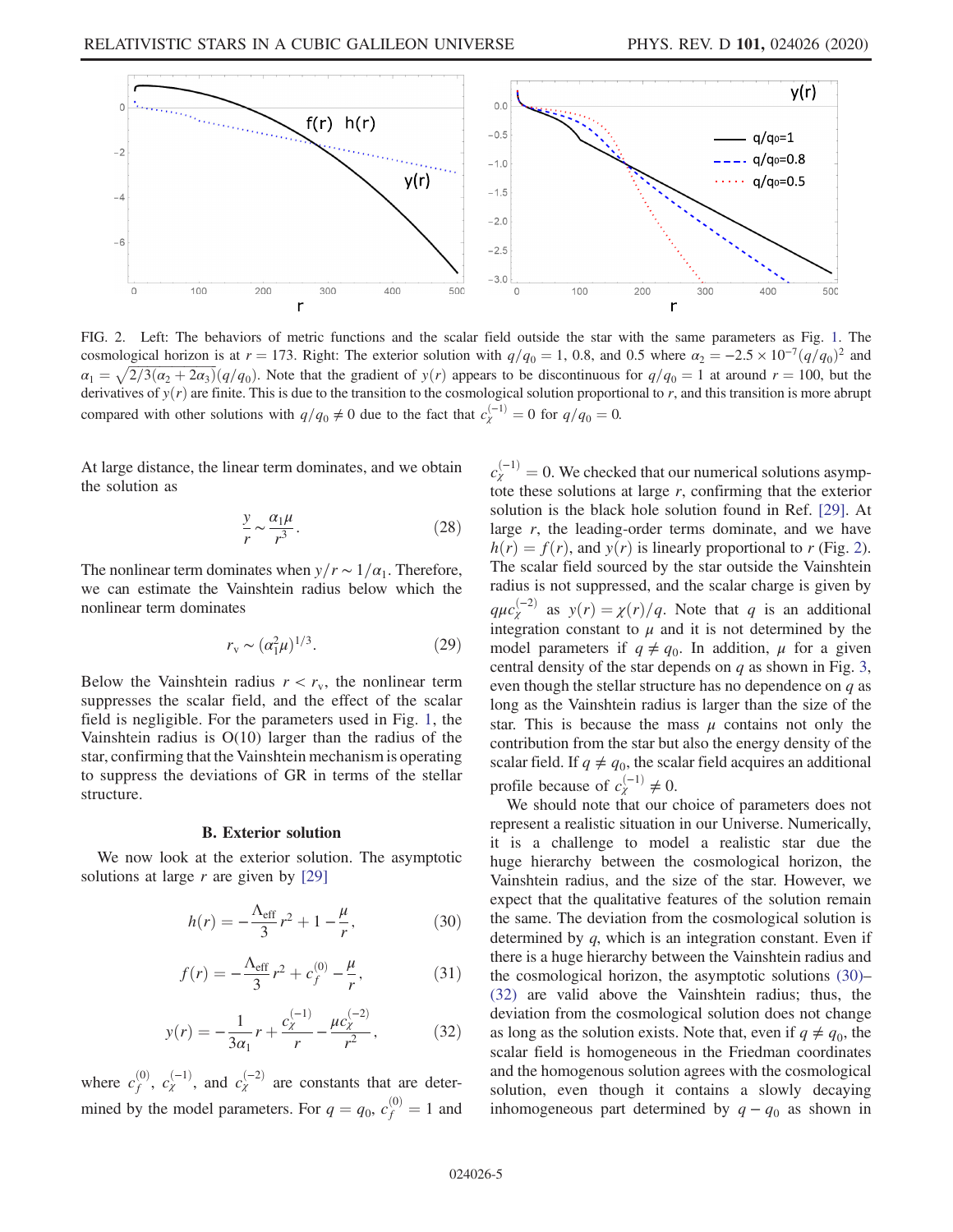<span id="page-5-4"></span>

FIG. 3. Left: The dependence of the mass  $\mu$  compared with GR on  $q/q_0$ . Right: the coefficient  $c_{\chi}^{(-1)}$  as a function of  $q/q_0$ .

Ref. [\[29\]](#page-6-16). On the other hand, we cannot prove the existence of the solution for  $q \neq q_0$  for a realistic choice of parameters. We leave this for a future investigation.

## V. CONCLUSION

<span id="page-5-3"></span>In this paper, we derived relativistic star solutions numerically in a cubic Galileon theory. In this theory, the Vainshtein mechanism suppresses the scalar field inside the Vainshtein radius. We confirmed that as long as the radius of the star is shorter than the Vainshtein radius, which is the case for a realistic choice of parameters, the stellar structure is indistinguishable from that of GR with the same central density. On the other hand, the scalar field is not suppressed beyond the Vainshtein radius, and the scalar field has a charge determined by the mass and the velocity of the scalar field. The velocity of the scalar field can be different from that of the cosmological solution, which is fixed by model parameters. Thus, we may interpret this quantity as a scalar hair. We found that the mass of the star determined by the asymptotic behavior of the metric also depends on the velocity of the scalar field.

There are several open questions. It is not clear whether the solutions presented in this paper can be formed dynamically by a matter collapse. Also, the stability of the solutions needs to be studied. It is also an interesting question whether there is any way to probe the existence of the scalar hair from observations.

## ACKNOWLEDGMENTS

We would like to thank Antoine Lehebel and Eugeny Babichev for useful discussions. H. O. was supported by the JSPS overseas challenge program for young researchers and the University of Portsmouth. T. K. was supported by MEXT KAKENHI Grants No. JP15H05888, No. JP17H06359, No. JP16K17707, and No. JP18H04355. K. K. is supported by the European Research Council through Grant No. 646702 (CosTesGrav) and the UK Science and Technologies Facilities Council Grants No. ST/N000668/1 and No. ST/S000550/1.

- <span id="page-5-0"></span>[1] B. P. Abbott et al., GW170817: Observation of Gravitational Waves from a Binary Neutron Star Inspiral, [Phys.](https://doi.org/10.1103/PhysRevLett.119.161101) Rev. Lett. 119[, 161101 \(2017\).](https://doi.org/10.1103/PhysRevLett.119.161101)
- <span id="page-5-1"></span>[2] B. P. Abbott *et al.*, Gravitational waves and  $\gamma$ -rays from a binary neutron star merger: GW170817 and GRB 170817A, [Astrophys. J.](https://doi.org/10.3847/2041-8213/aa920c) 848, L13 (2017).
- [3] V. Savchenko et al., INTEGRAL detection of the first prompt γ-ray signal coincident with the gravitational-wave event GW170817, [Astrophys. J.](https://doi.org/10.3847/2041-8213/aa8f94) 848, L15 (2017).
- [4] A. Goldstein *et al.*, An ordinary short  $\gamma$ -ray burst with extraordinary implications: Fermi-GBM detection of GRB 170817A, [Astrophys. J.](https://doi.org/10.3847/2041-8213/aa8f41) 848, L14 (2017).
- <span id="page-5-2"></span>[5] L. Lombriser and A. Taylor, Breaking a dark degeneracy with gravitational waves, [J. Cosmol. Astropart. Phys. 03](https://doi.org/10.1088/1475-7516/2016/03/031) [\(2016\) 031.](https://doi.org/10.1088/1475-7516/2016/03/031)
- [6] L. Lombriser and N. A. Lima, Challenges to self-acceleration in modified gravity from gravitational waves and large-scale structure, [Phys. Lett. B](https://doi.org/10.1016/j.physletb.2016.12.048) 765, 382 (2017).
- [7] J. María Ezquiaga and M. Zumalacárregui, Dark Energy after GW170817: Dead Ends and the Road Ahead, [Phys.](https://doi.org/10.1103/PhysRevLett.119.251304) Rev. Lett. 119[, 251304 \(2017\).](https://doi.org/10.1103/PhysRevLett.119.251304)
- [8] P. Creminelli and F. Vernizzi, Dark Energy after GW170817 and GRB170817A, [Phys. Rev. Lett.](https://doi.org/10.1103/PhysRevLett.119.251302) 119, 251302 [\(2017\).](https://doi.org/10.1103/PhysRevLett.119.251302)